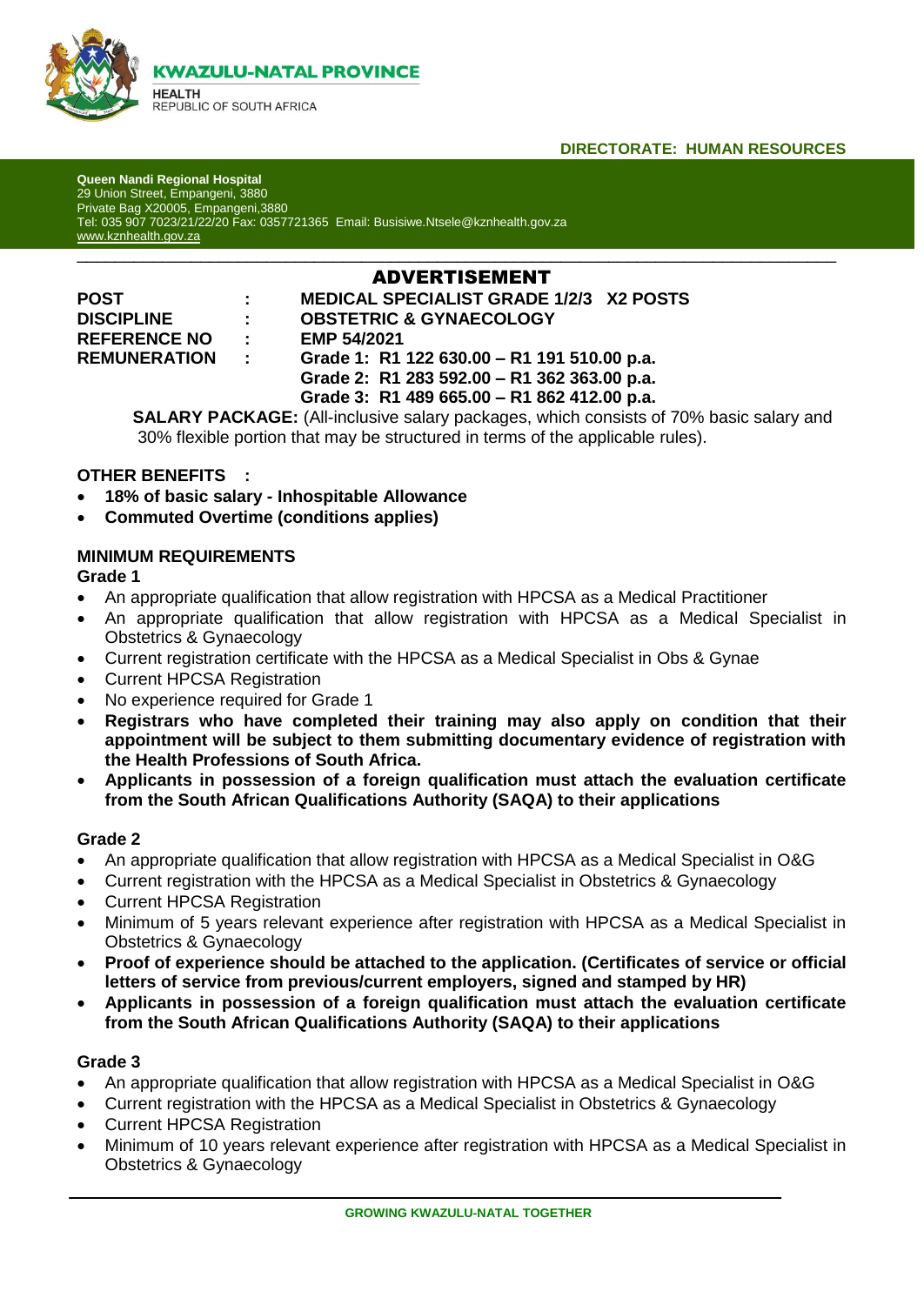- **Proof of experience should be attached to the application. (Certificates of service or official letters of service from previous/current employers, signed and stamped by HR)**
- **Applicants in possession of a foreign qualification must attach the evaluation certificate from the South African Qualifications Authority (SAQA) to their applications**

# **KNOWLEDGE, SKILLS, TRAINING AND COMPETENCIES**

- Sound knowledge and experience in the relevant medical discipline.
- Knowledge of current health and public service legislation, regulations and policies including medical ethics, epidemiology and statistics.
- Good Communication, leadership, decision-making and clinical skills.
- Ability to teach junior doctors and participate in continuing professional development

### **KEY PERFORMANCE AREAS**

- Provide safe, ethical and high quality of care through the development of standards and risk assessments in the area of clinical and customer care (patient perspective) in the respective specialty.
- Provide a full package services including after hour services.
- Develop, maintain and audit the correct implementation of clinical protocols and guidelines, implement and maintain an efficient, effective and seamless service delivery process within the Institution and referring facilities.
- Plan and provide continuous medical education to multidisciplinary team members and conduct and stimulate research.
- Manage and direct performance of junior staff within the area of control.
- Align clinical service delivery plans with hospital plans and priorities.
- Provide Specialist services and support to the Clinical Head of Unit.
- Ensure Compliance with National Core Standards (NCS).
- Participate in the continued medical education programme in the institution.
- Manage EPMDS of junior staff.
- Participate in the extended management activities.
- Develop, Implement and monitor quality improvement programmes.
- Develop and participate in the outreach programme.
- Ensure a functional referral system.
- Actively participate in the academic programme run by the Department of Health for the postgraduate training of Registrars.
- Clinical teaching of undergraduate and postgraduate students.
- Engage in academic research culminating in the publication of papers in scientific journals or the presentation of the results of such research at scientific congresses.
- The incumbent should have, comprehensive knowledge of specialty Discipline.
- Competence in the clinical evaluation of patients, Interpretation of special investigations within the Discipline.
- Render efficient and cost-effective and self-services to patients managed by the institution.
- Ensure Clinical Governance within the Discipline.
- Deliver an effective and efficient administration within the Discipline.
- Assist the Head of Clinical Unit (HCU) to ensure an optimal delivery of Services within the Discipline.
- Assist HCU in the development of management protocols/policies for Department Discipline.
- Assist with Quality Improvement imperatives including Clinical Audits (morbidity and mortality reporting and reviewing, clinical documentation audits etc.) and continuous professional development activities.
- Maintain satisfactory clinical professional and ethical standards in the department
- Engage in research and supervise registrar research.
- Partake in outreach programmes of the DOH.
- After hours participation in call roasters

#### **ENQUIRIES: Dr. L. Govender: TEL: (035) 907 7139/7116 CLOSING DATE: 28.12.2021**